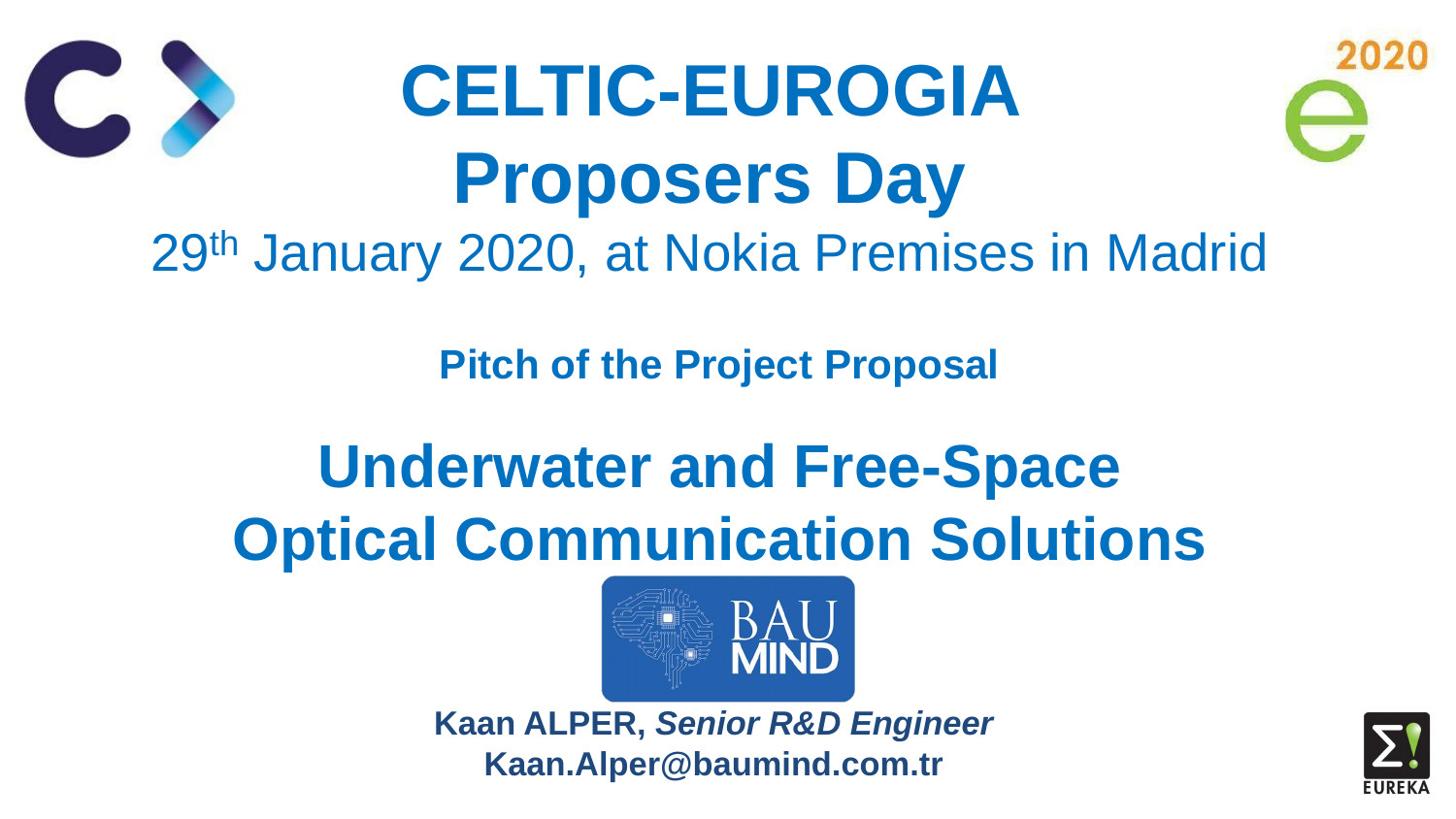





#### **Problem**

- •Acoustic communication
- •Ineffective
- •Underwater Noise Pollution
- Price

#### **Customers**

- •Recreational **Divers**
- Professional **Divers**
- •Diving Schools
- •Diving tourism operators

#### Solution

• Patented optical voice communication device inspired by the nature



Increases safety by real-time vital monitoring

> Helps for underwater scientific studies

### Environmental-Friendly Free-Space and Marine-Friendly Underwater Communication Using Light-Beam Technology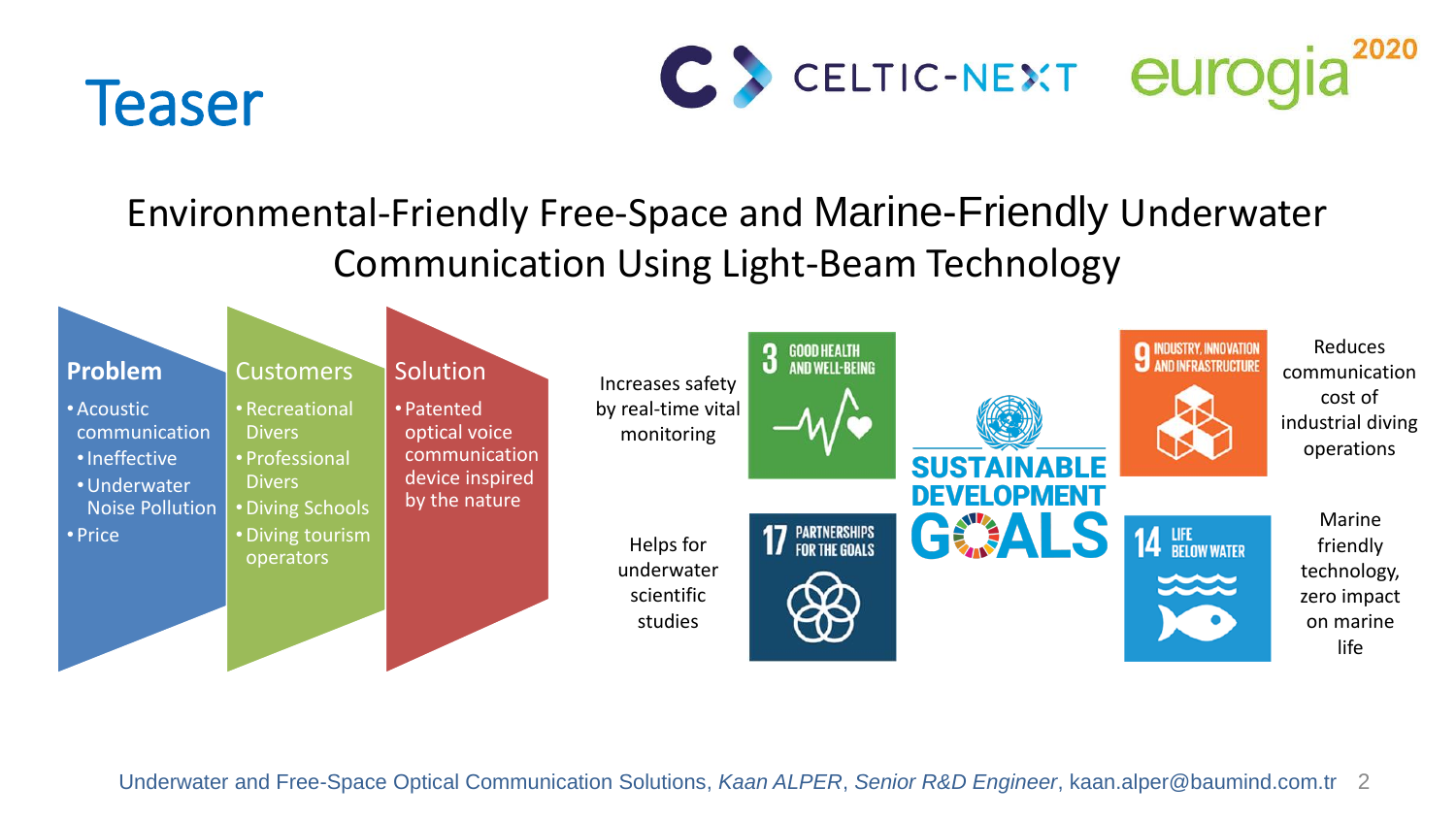# Organisation Profile

Underwater and Free-Space Optical Communication Solutions, *Kaan ALPER*, *Senior R&D Engineer*, kaan.alper@baumind.com.tr 3



**Bahçeşehir University** *BAU R&D and* 

*Innovation Projects Unit was established*

# 2008 2015 2016 2019 2020





#### **Government Funded R&D Project**

*Secure Two-Way Optical Communication between an Underwater and an Airborne Platform completed Budget: 1.5M€*

**BAU A.Ş.** *New startup company located in Teknopark Istanbul*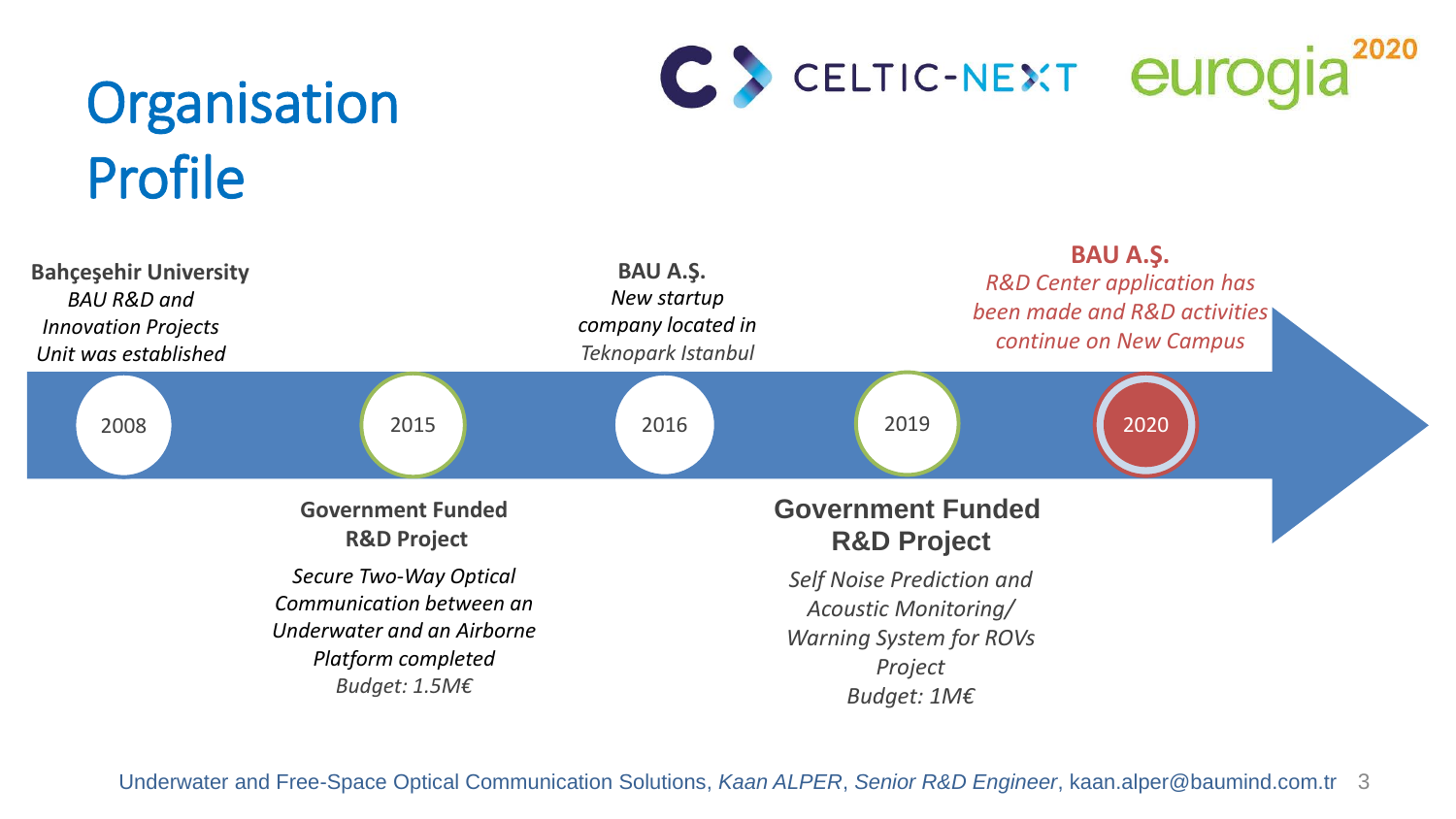Underwater and Free-Space Optical Communication Solutions, *Kaan ALPER*, *Senior R&D Engineer*, kaan.alper@baumind.com.tr 4



**TRL 7 /** The prototype was shown in the operational environment (real environment)





**TRL 7 /** The prototype was shown in the operational environment (real environment)

 $\mathbf{\Omega}$ **TRL 5 /** Laboratory prototype verification was performed in appropriate environment



#### **ATMOSPHERIC ELECTRO-OPTIC COMMUNICATION SYSTEM (coDatalink)**





#### **SECURE OPTICAL COMMUNICATION BINOCULAR (coLink)**







**OPTIC COMMUNICATION SYSTEM (coDiver)**

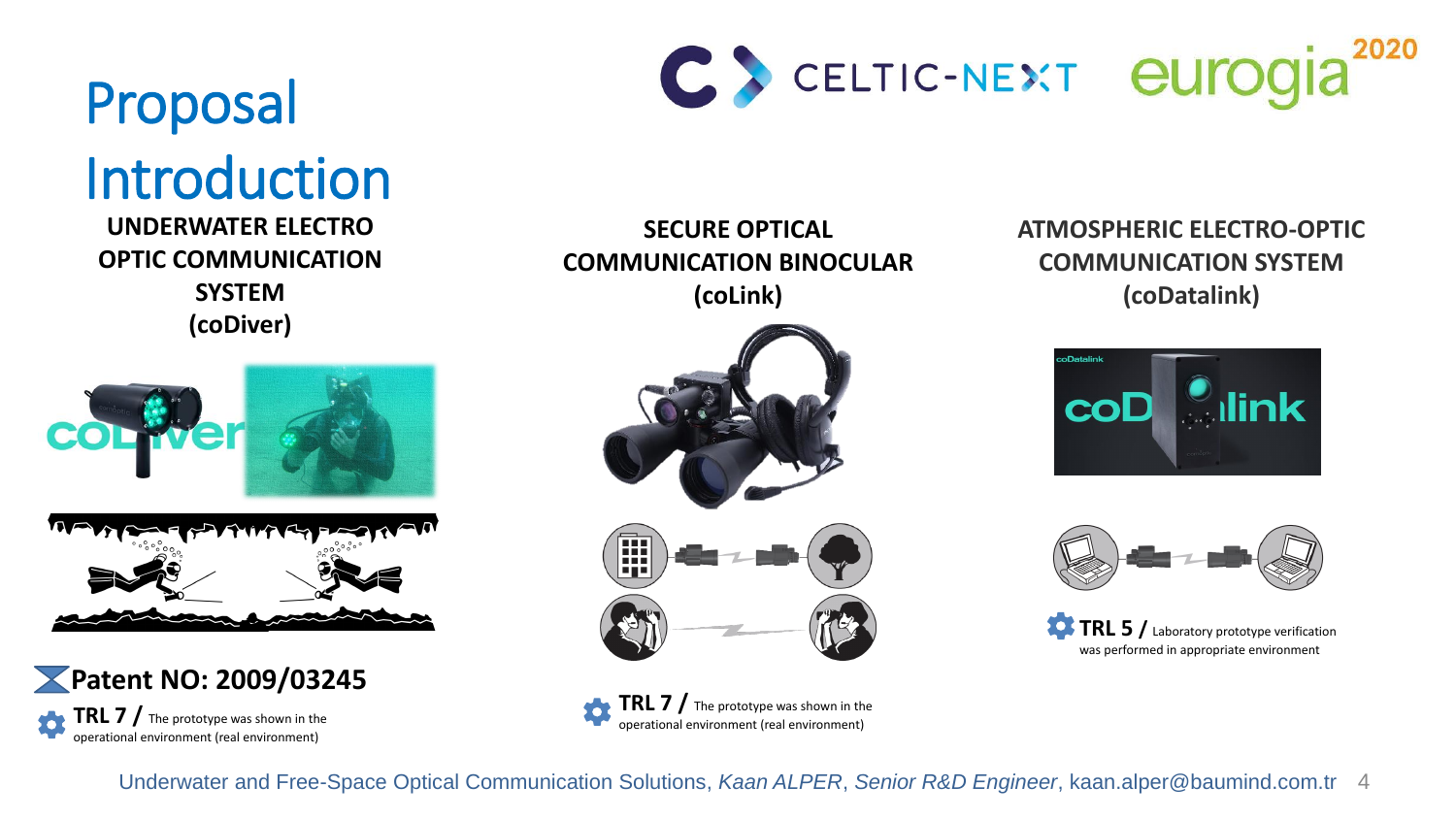

# **Join the follow-up Telco 3 February 10-10.30 CET**

**Meeting number :** 141 159 650 **Meeting password:** RAwuwMpd936 **Link to join:**

[https://eurescom-meetings.webex.com/eurescom](https://eurescom-meetings.webex.com/eurescom-meetings/j.php?MTID=m34ae73a3560d5f21c56ed0c499d5257b)[meetings/j.php?MTID=m34ae73a3560d5f21c56ed0c499d5257b](https://eurescom-meetings.webex.com/eurescom-meetings/j.php?MTID=m34ae73a3560d5f21c56ed0c499d5257b)

Join by phone **[+49-6925511-4400](about:blank)** Germany toll [Global call-in numbers](https://eurescom.webex.com/eurescom/globalcallin.php?serviceType=MC&ED=697732507&tollFree=0)

[Can't join the meeting?](https://collaborationhelp.cisco.com/article/WBX000029055)

www.celticnext.eu office@celticnext.eu